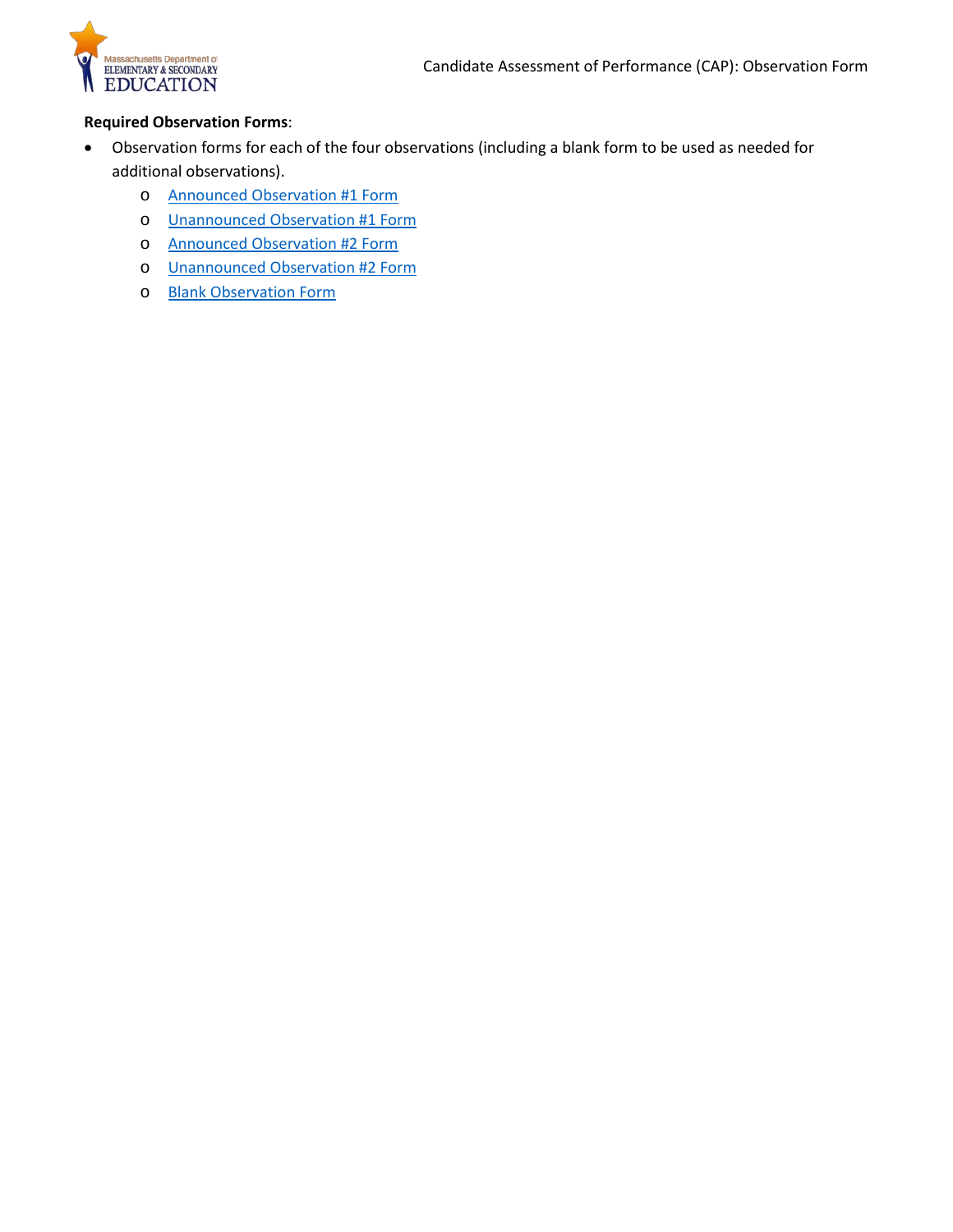

o

#### Observation Form

| <b>Pre-Observation Conference</b>                        |                            |  |                      |  |  |  |  |
|----------------------------------------------------------|----------------------------|--|----------------------|--|--|--|--|
|                                                          | <b>Observation Details</b> |  |                      |  |  |  |  |
| Date:                                                    |                            |  | Time<br>(start/end): |  |  |  |  |
| Content Topic/Lesson<br>Objective:                       |                            |  |                      |  |  |  |  |
| Other<br>Whole Group<br><b>Small Group</b><br>One-on-One |                            |  |                      |  |  |  |  |

*Active Evidence Collection occurred during the observation and is synthesized and categorized below.*

| <b>Element</b> | Evidence |
|----------------|----------|
| 1.A.4          |          |
| 1.B.2          |          |
| 2.A.3          |          |
| 2.B.1          |          |
| 2.D.2          |          |
| 4.A.1          |          |

| <b>Focused Feedback</b>                                   |  |
|-----------------------------------------------------------|--|
| Reinforcement<br>Area/Action:<br>(strengths)              |  |
| <b>Refinement Area/Action:</b><br>(areas for improvement) |  |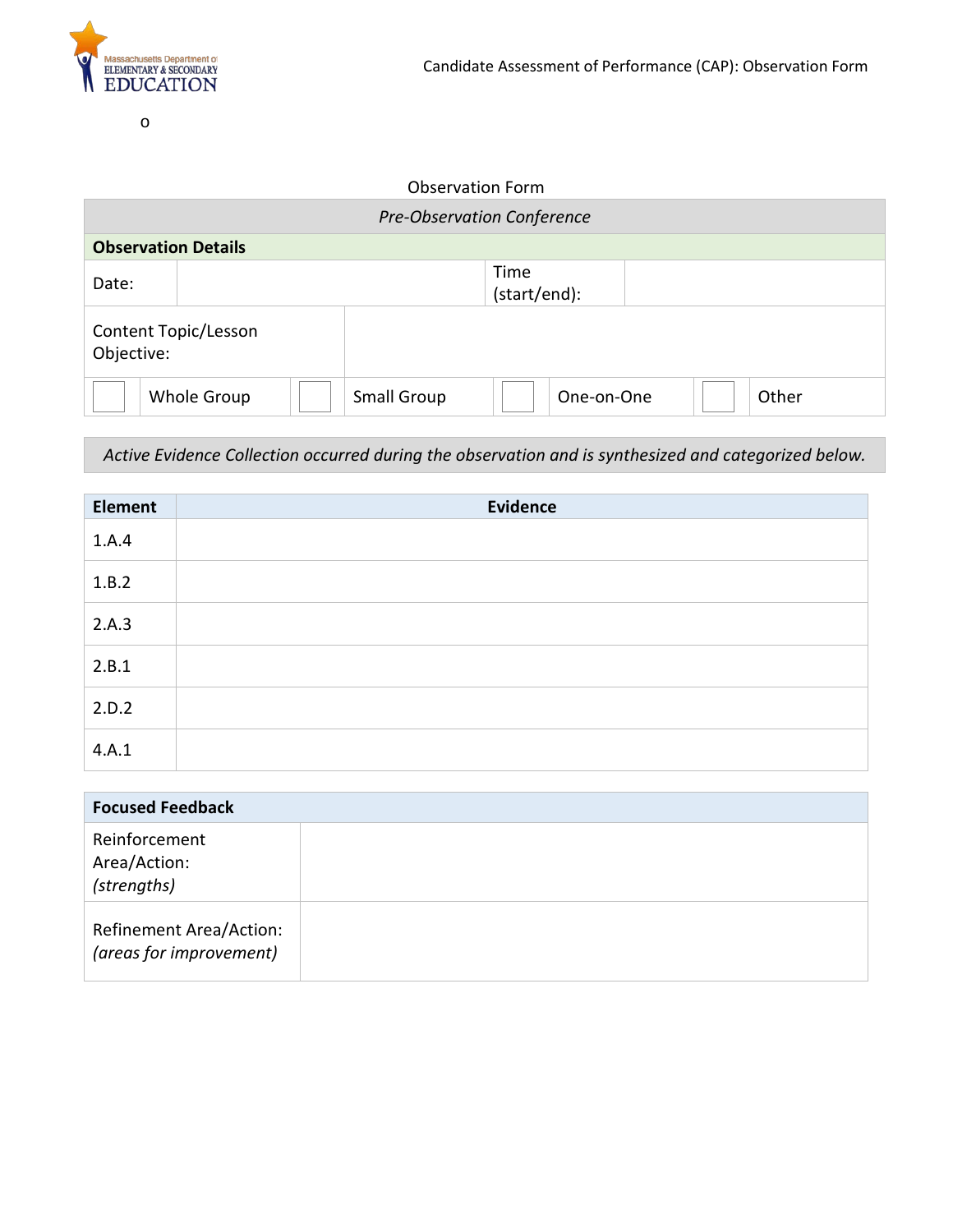

### CAP Observation Form: Announced Observation #1

<span id="page-2-0"></span>

| What:                             | <b>Observation #1</b>                         |                                                                                                                                                                                                                           | How: | Announced |
|-----------------------------------|-----------------------------------------------|---------------------------------------------------------------------------------------------------------------------------------------------------------------------------------------------------------------------------|------|-----------|
| Who:                              | Program Supervisor & Supervising Practitioner |                                                                                                                                                                                                                           |      |           |
| <b>Focus Elements:</b>            |                                               | 1.A.4 Well-Structured Lessons; 2.D.2 High Expectations<br>Note: As this is the first observation, assessors should attempt to collect evidence for all<br>elements in order to provide a baseline for future observations |      |           |
| <b>Pre-Observation Conference</b> |                                               |                                                                                                                                                                                                                           |      |           |

| <b>Observation Details</b>         |             |                    |                      |       |  |
|------------------------------------|-------------|--------------------|----------------------|-------|--|
| Date:                              |             |                    | Time<br>(start/end): |       |  |
| Content Topic/Lesson<br>Objective: |             |                    |                      |       |  |
|                                    | Whole Group | <b>Small Group</b> | One-on-One           | Other |  |

*Active Evidence Collection occurred during the observation and is synthesized and categorized below.*

| Element* | Evidence** |
|----------|------------|
| $1.A.4*$ |            |
| 1.B.2    |            |
| 2.A.3    |            |
| 2.B.1    |            |
| $2.D.2*$ |            |
| 4.A.1    |            |

| <b>Focused Feedback</b>                                   |  |
|-----------------------------------------------------------|--|
| Reinforcement<br>Area/Action:<br>(strengths)              |  |
| <b>Refinement Area/Action:</b><br>(areas for improvement) |  |

\* *Observations must collect and document evidence for at least the focus elements. Focus elements are highlighted.*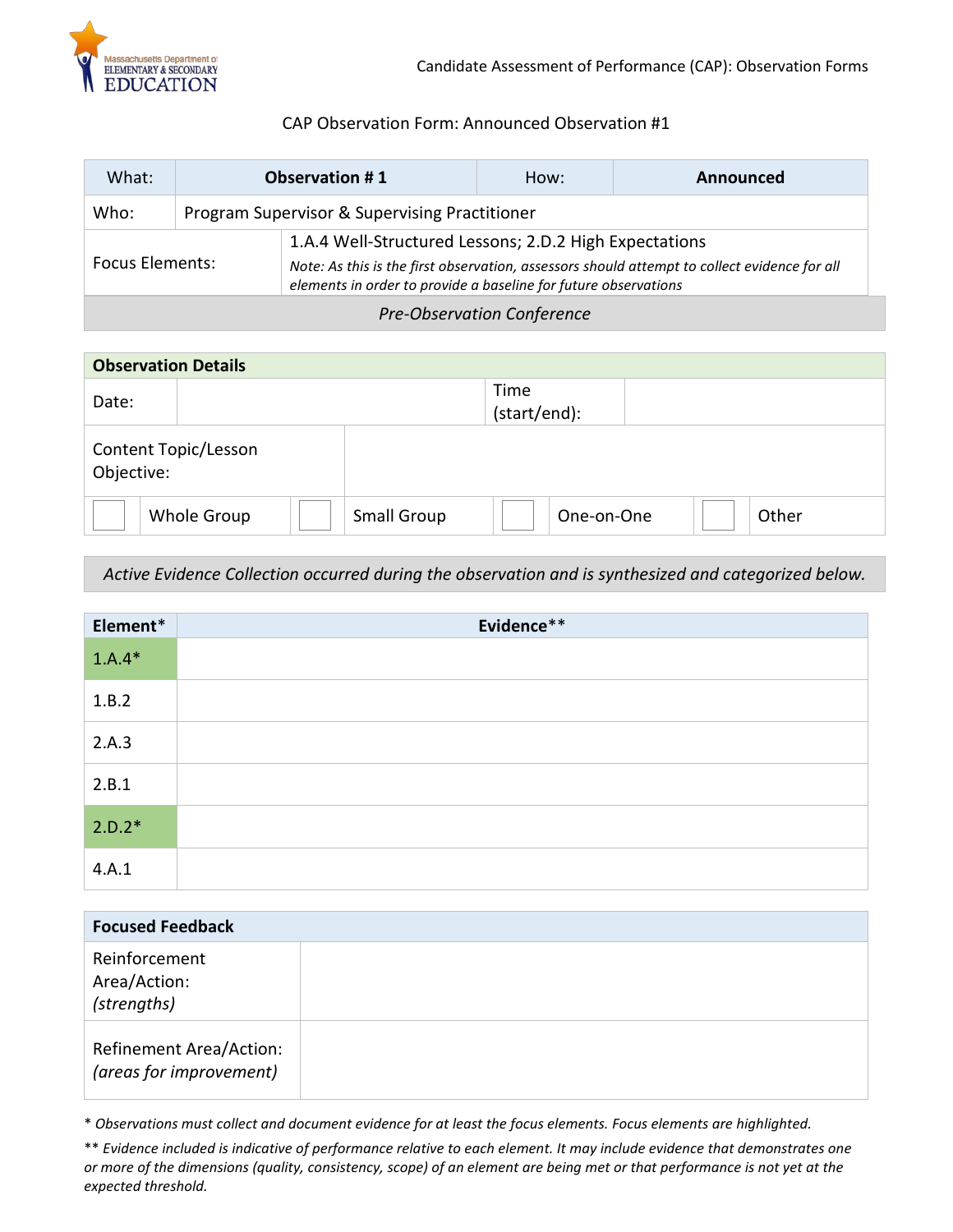

### CAP Observation Form: Unannounced Observation #1

<span id="page-3-0"></span>

| What:                  | <b>Observation #1</b>           |                                                                  | How: | <b>Unannounced</b> |  |
|------------------------|---------------------------------|------------------------------------------------------------------|------|--------------------|--|
| Who:                   | <b>Supervising Practitioner</b> |                                                                  |      |                    |  |
| <b>Focus Elements:</b> |                                 | 1.A.4: Well Structured Lessons; 2.B.1: Safe Learning Environment |      |                    |  |

| <b>Observation Details</b> |                                    |  |                    |                      |            |       |
|----------------------------|------------------------------------|--|--------------------|----------------------|------------|-------|
| Date:                      |                                    |  |                    | Time<br>(start/end): |            |       |
|                            | Content Topic/Lesson<br>Objective: |  |                    |                      |            |       |
|                            | Whole Group                        |  | <b>Small Group</b> |                      | One-on-One | Other |

*Active Evidence Collection occurred during the observation and is synthesized and categorized below.*

| Element* | Evidence** |
|----------|------------|
| $1.A.4*$ |            |
| 1.B.2    |            |
| 2.A.3    |            |
| $2.B.1*$ |            |
| 2.D.2    |            |
| 4.A.1    |            |

| <b>Focused Feedback</b>                            |  |
|----------------------------------------------------|--|
| Reinforcement<br>Area/Action:<br>(strengths)       |  |
| Refinement Area/Action:<br>(areas for improvement) |  |

\* *Observations must collect and document evidence for at least the focus elements. Focus elements are highlighted.*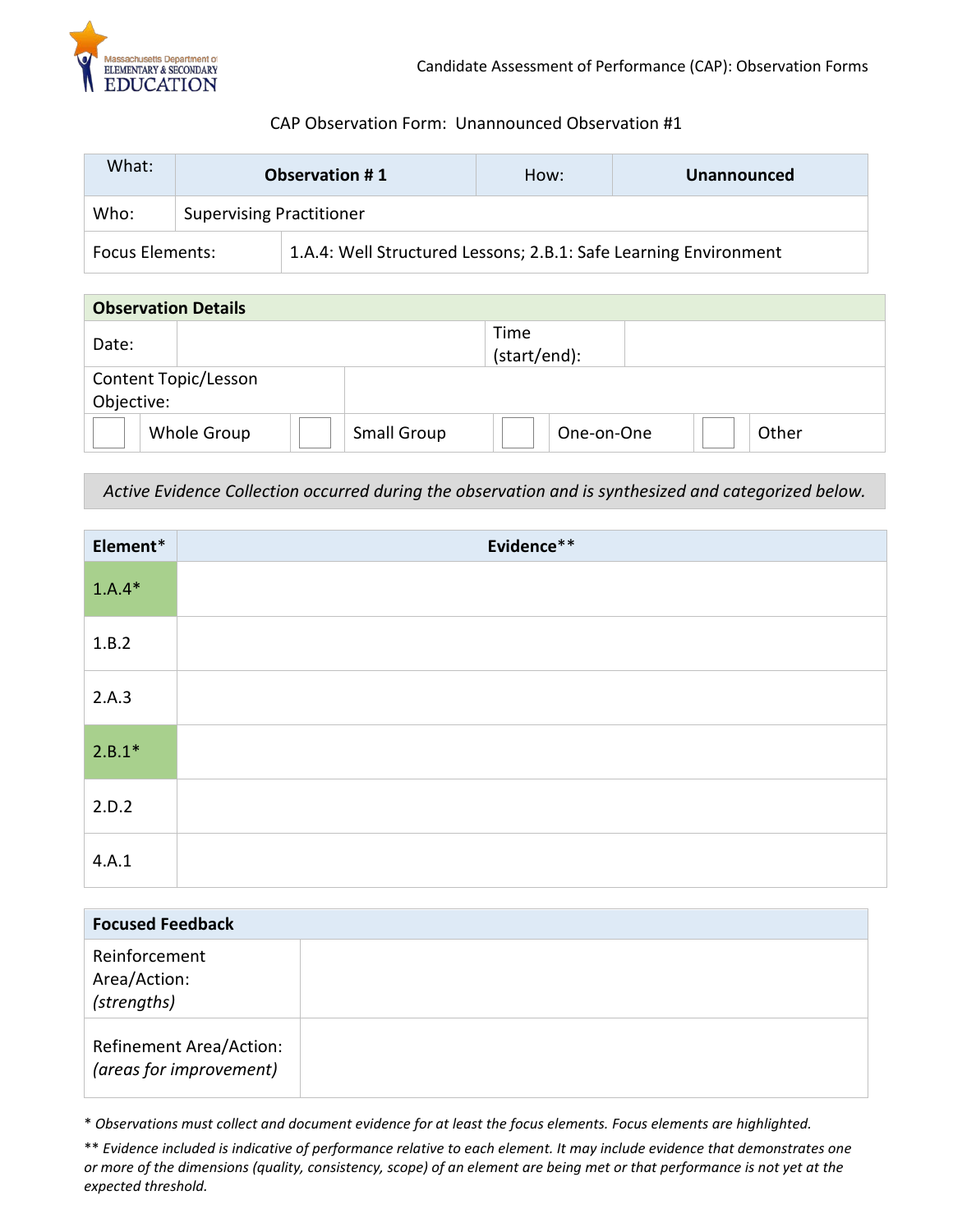

### CAP Observation Form: Announced Observation #2

<span id="page-4-0"></span>

| What:                  | <b>Observation #2</b> |                                                              | How: | Announced |
|------------------------|-----------------------|--------------------------------------------------------------|------|-----------|
| Who:                   |                       | Program Supervisor                                           |      |           |
| <b>Focus Elements:</b> |                       | 1.B.2: Adjustments to Practice; 2.A.3: Meeting Diverse Needs |      |           |

# *Pre-Observation Conference*

| <b>Observation Details</b>         |             |  |             |                      |            |  |       |
|------------------------------------|-------------|--|-------------|----------------------|------------|--|-------|
| Date:                              |             |  |             | Time<br>(start/end): |            |  |       |
| Content Topic/Lesson<br>Objective: |             |  |             |                      |            |  |       |
|                                    | Whole Group |  | Small Group |                      | One-on-One |  | Other |

*Active Evidence Collection occurred during the observation and is synthesized and categorized below.*

| Element* | Evidence** |
|----------|------------|
| 1.A.4    |            |
| $1.B.2*$ |            |
| $2.A.3*$ |            |
| 2.B.1    |            |
| 2.D.2    |            |
| 4.A.1    |            |

| <b>Focused Feedback</b>                                   |  |
|-----------------------------------------------------------|--|
| Reinforcement<br>Area/Action:<br>(strengths)              |  |
| <b>Refinement Area/Action:</b><br>(areas for improvement) |  |

\* *Observations must collect and document evidence for at least the focus elements. Focus elements are highlighted.* 

<sup>\*\*</sup> *Evidence included is indicative of performance relative to each element. It may include evidence that demonstrates one or more of the dimensions (quality, consistency, scope) of an element are being met or that performance is not yet at the expected threshold.*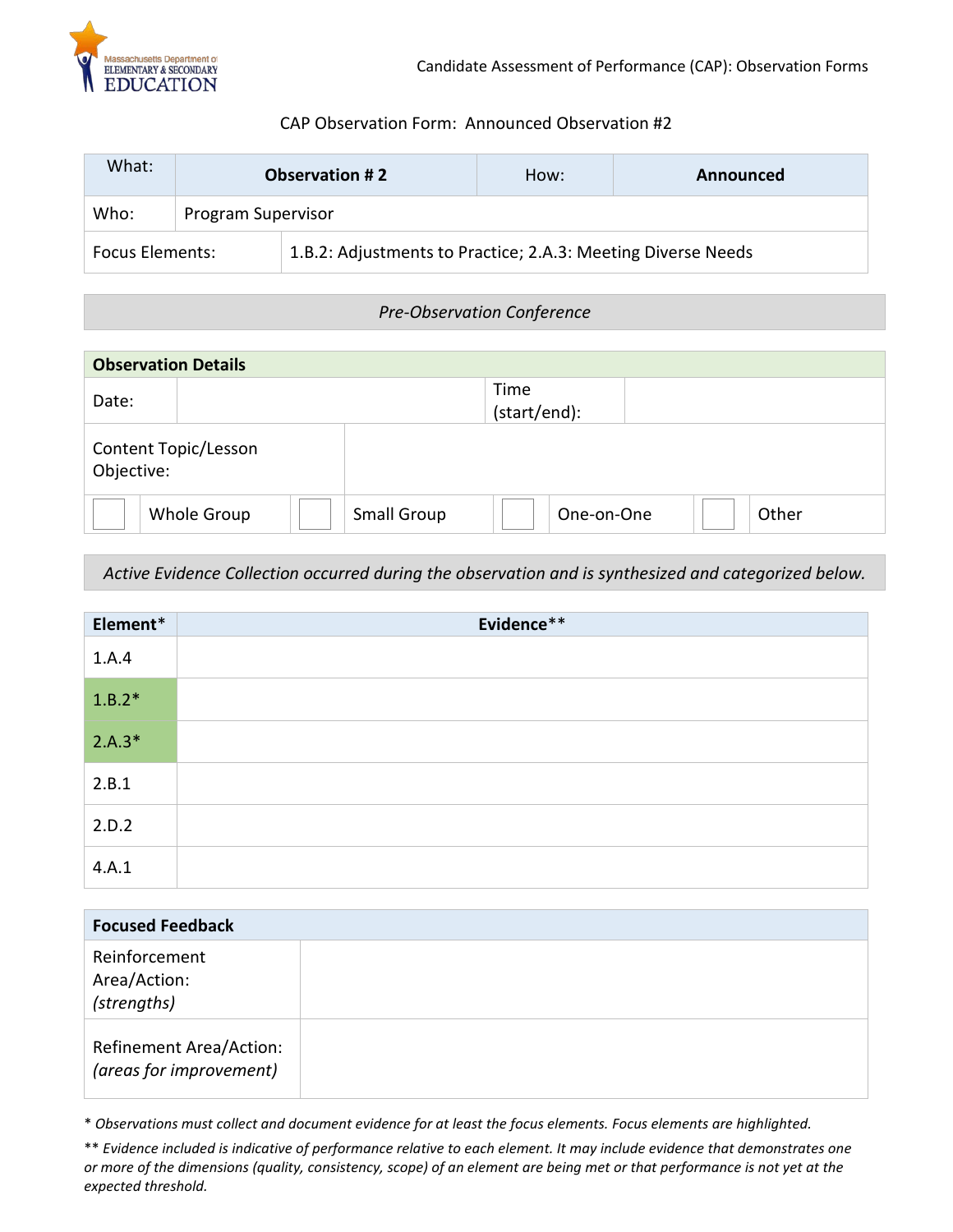

# Observation Form: Unannounced Observation #2

<span id="page-5-0"></span>

| What:                  | <b>Observation #2</b> |                                                                                         | How: | <b>Unannounced</b> |  |  |
|------------------------|-----------------------|-----------------------------------------------------------------------------------------|------|--------------------|--|--|
| Who:                   |                       | Supervising Practitioner & Program Supervisor                                           |      |                    |  |  |
| <b>Focus Elements:</b> |                       | 1.B.2: Adjustment to Practice & Others as identified during the Formative<br>Assessment |      |                    |  |  |

| <b>Observation Details</b>         |             |  |                    |                      |            |       |
|------------------------------------|-------------|--|--------------------|----------------------|------------|-------|
| Date:                              |             |  |                    | Time<br>(start/end): |            |       |
| Content Topic/Lesson<br>Objective: |             |  |                    |                      |            |       |
|                                    | Whole Group |  | <b>Small Group</b> |                      | One-on-One | Other |

*Active Evidence Collection occurred during the observation and is synthesized and categorized below.*

| Element* | Evidence** |
|----------|------------|
| 1.A.4    |            |
| $1.B.2*$ |            |
| 2.A.3    |            |
| 2.B.1    |            |
| 2.D.2    |            |
| 4.A.1    |            |

| <b>Focused Feedback</b>                                   |  |
|-----------------------------------------------------------|--|
| Reinforcement<br>Area/Action:<br>(strengths)              |  |
| <b>Refinement Area/Action:</b><br>(areas for improvement) |  |

\* *Observations must collect and document evidence for at least the focus elements. Focus elements are highlighted.*